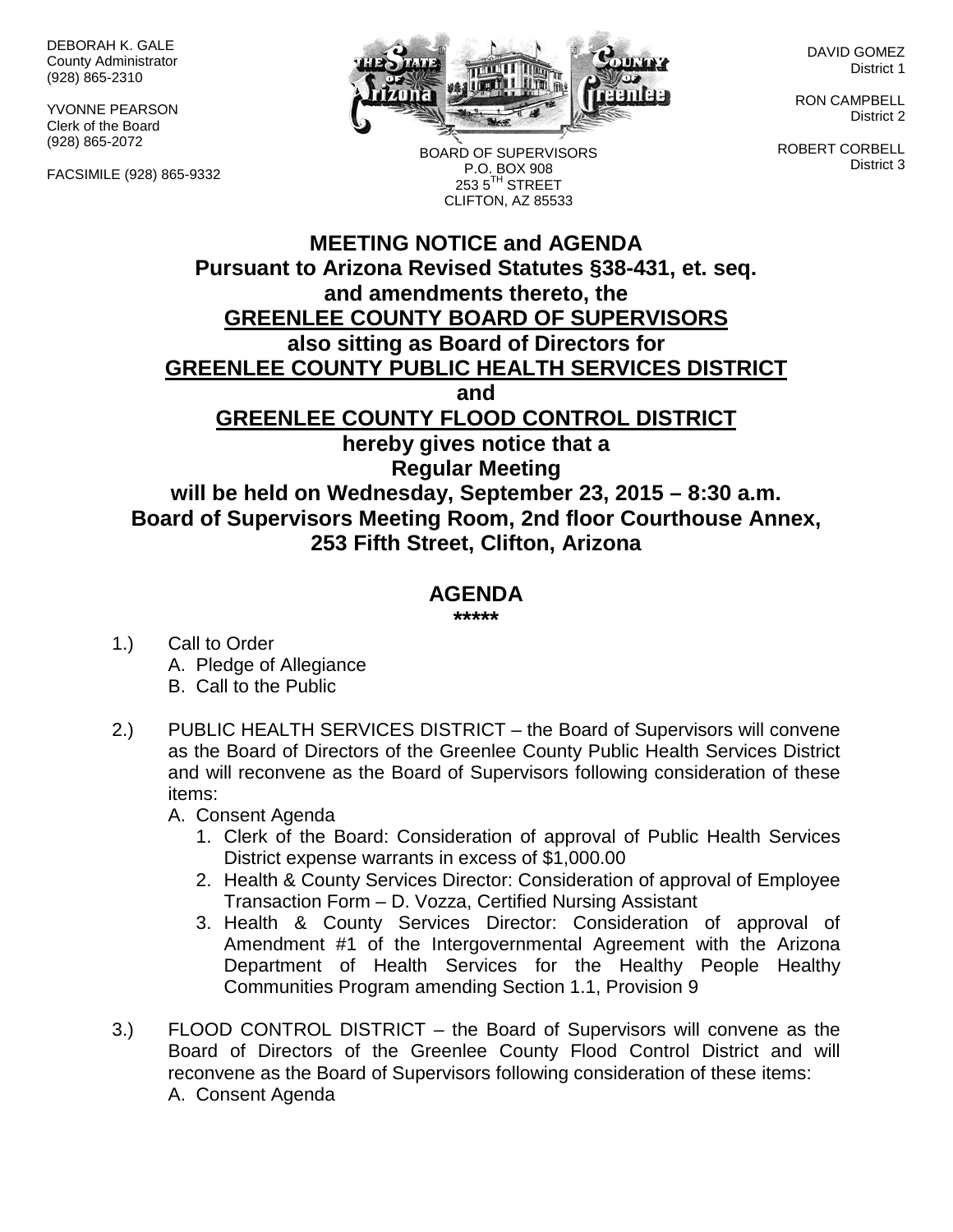- 1. Clerk of the Board: Consideration of approval of Flood Control District expense warrants in excess of \$1,000.00
- 4.) Work Session El Moro Foundation 2016 El Moro de Cumpas Trials
- 5.) Consideration of approval to apply for horse race dates with the Arizona Department of Racing
- 6.) Ákos Kovach, Economic Development Coordinator A. Economic Development Update
- 7.) Consideration of adoption of the Greenlee County Social Media Policy
- 8.) Consideration of adoption of the Greenlee County guidelines and Application for Use of Greenlee County Seal
- 9.) Consideration of approval of Resolution 15-09-02 to support Mohave County in litigation against Arizona Department of Water Resources and Freeport McMoRan including permission to retain outside counsel for preparation of an amicus curiae brief
- 10.) Kay Gale, County Administrator
	- A. County & State budget and legislative issues
	- B. Calendar of Events
- 11.) Consent Agenda
	- A. Clerk of the Board: Consideration of approval of expense warrants in excess of \$1,000.00 – Vouchers: 1020; 1021;1023; 1025; 1027; 1028; 1029; 1030; 1031
	- B. Chief Finance Officer: Consideration of approval of General Fund loans in the amount of \$179,953.92 to be reimbursed upon receipt of funds: Fund 146 - \$1,489.73; Fund 159 - \$52.39; Fund 195 - \$677.71; Fund 219 - \$27,200.88; Fund 223 – \$13,100.94; Fund 243 – 16,042.51; Fund 601 - \$65,8014.47; Fund 800 – 55,618.29
	- C. County Administrator: Consideration of approval of Employee Transaction Form; A. Kovach, Economic Development Coordinator, retroactive to July 1, 2015
	- D. Clerk of the Board: Consideration of adoption of Resolution 15-09-01 authorizing signers on the County Warrant account with National Bank of Arizona
	- E. County Engineer: Consideration of approval of the Grant Offer for Airport Improvement Program (AIP) Project #3-04-0009-013-2015 in the amount of